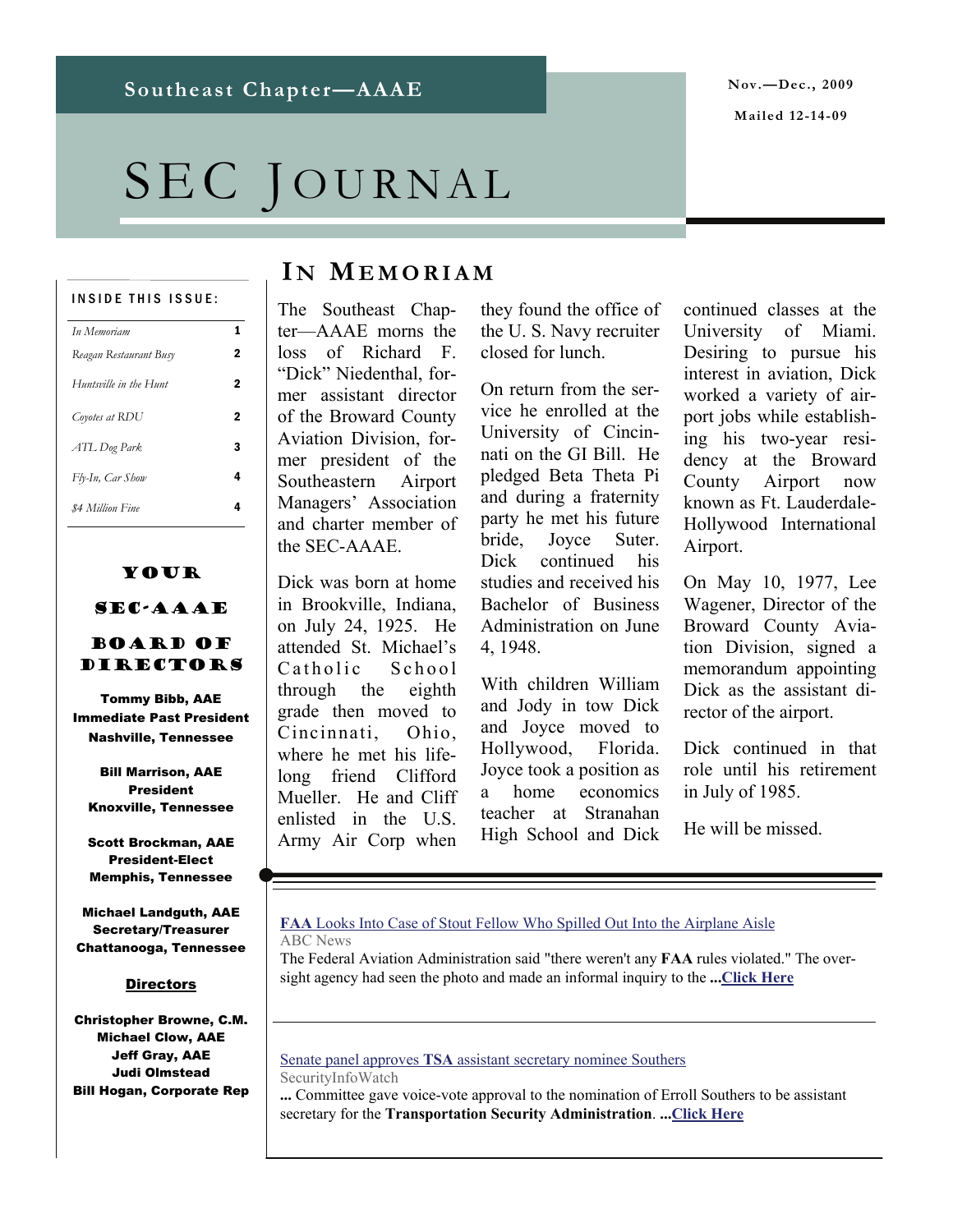# **Air Canada to Inaugurate Nonstop Service Between Montreal and Fort Myers**

The Lee County Port Authority is pleased to announce that Air Canada will start weekly nonstop service to Montreal, Canada (YUL) from Southwest Florida International Airport (RSW) this Sunday, Dec. 6, 2009. The flight arrives from YUL at 4:12 p.m. and departs from RSW at 5:05 p.m. on Sundays.

This will be the second nonstop destination offered by Air Canada to/from Southwest Florida International Airport. The airline currently offers year round nonstop service to Toronto, Canada (YYZ).

## **For more information, please visit [AirCanada.com.](http://www.aircanada.com/)**

[AirTran flies away](http://www.google.com/url?sa=X&q=http://www.postandcourier.com/news/2009/dec/04/airtran-flies-away/&ct=ga&cd=h_QhbqaOhT8&usg=AFQjCNFMwGd5-ZPN44QQL8YUA7XVKETwpg)

Charleston Post Courier "I'm in Washington right now," Jennings, the Charleston County **Aviation Authority's** chairman, said by telephone. "I think the cost of my ticket coming up **...[Click Here](http://www.postandcourier.com/news/2009/dec/04/airtran-flies-away/)**

RDU International **Airport** [to say good-bye to the 'blue'](http://www.google.com/url?sa=X&q=http://www.bizjournals.com/triangle/stories/2009/11/30/daily72.html&ct=ga&cd=JlcDic4gvRw&usg=AFQjCNEA5n3w4gDQldeVDIZhd6okl8MgaA)

Bizjournals.com

Rather, Biz means the area's other big blue behemoth: Terminal 1 at Raleigh-Durham International **Airport**. The RDU **Airport Authority** is making plans to **...[Click Here](http://triangle.bizjournals.com/triangle/stories/2009/11/30/daily72.html)**

## [Coyotes pose an obstacle at North Carolina](http://www.google.com/url?sa=X&q=http://www.latimes.com/news/nation-and-world/la-na-coyotes-airport27-2009nov27,0,7766795.story&ct=ga&cd=pBcROOdxrSU&usg=AFQjCNHaCRTKRu4IkurhrmGwL75WGCPe1A) **airport**

Los Angeles Times

Raleigh-Durham **International Airport** has put together a plan to address the problem of coyotes on runways, which cause flight delays. **...[Click Here](http://www.latimes.com/news/nation-and-world/la-na-coyotes-airport27-2009nov27,0,7766795.story)**

**[Business Notebook](http://www.google.com/url?sa=X&q=http://www.pnj.com/article/20091127/BUSINESSJOURNAL/911270302/Business-Notebook&ct=ga&cd=ABeMO5nJuQM&usg=AFQjCNGbZwsruUvtZKs65GV257TNUo6PJw)** Pensacola News Journal

No question Southwest Airlines service to Pensacola Gulf Coast **Regional Airport** would have been a much-needed shot in the arm to this community's economy. **... [Click Here](http://www.pnj.com/article/20091127/BUSINESSJOURNAL/911270302/Business-Notebook)**

**Airport** [puts its stimulus to work](http://www.google.com/url?sa=X&q=http://www.floridatoday.com/article/20091127/BUSINESS/911270313/1006/NEWS01/Airport%2Bputs%2Bits%2Bstimulus%2Bto%2Bwork&ct=ga&cd=sKm5iE6l3oI&usg=AFQjCNHZkirMVrE8Z8_3KomGkc9DuxVerA)

Florida Today BY JOHN McCARTHY • FLORIDA TODAY • November 27, 2009 Anybody who has flown into Melbourne **International Airport** in recent months has probably noticed the **...[Click Here](http://www.floridatoday.com/article/20091127/BUSINESS/911270313/1006/NEWS01/Airport+puts+its+stimulus+to+work)**

Huntsville **International Airport** [scouting low-cost airlines](http://www.google.com/url?sa=X&q=http://www.waff.com/Global/story.asp%3FS%3D11599692&ct=ga&cd=Q9S6FJx2vZo&usg=AFQjCNFzNw0J81DTh__FoJ9_PGlHlVaJEQ)

WAFF

Flying through Huntsville **International Airport** can be pricey. Right now, the **airport** has the nation's highest fares, but officials are hoping to change **...[Click Here](http://www.waff.com/Global/story.asp?S=11599692)**

[New Reagan National restaurant busy despite downturn](http://www.google.com/url?sa=X&q=http://www.washingtonpost.com/wp-dyn/content/blog/2009/12/02/BL2009120202535.html&ct=ga&cd=uzB7Pay3tU4&usg=AFQjCNHglZ5l7TnKvC-8nFga0pcbHXA1lw)

Washington Post (blog)

Legal Sea Food's owner filed a federal lawsuit in August against the Metropolitan Washington **Airports Authority** in hopes of hanging on at National. **...Click Here**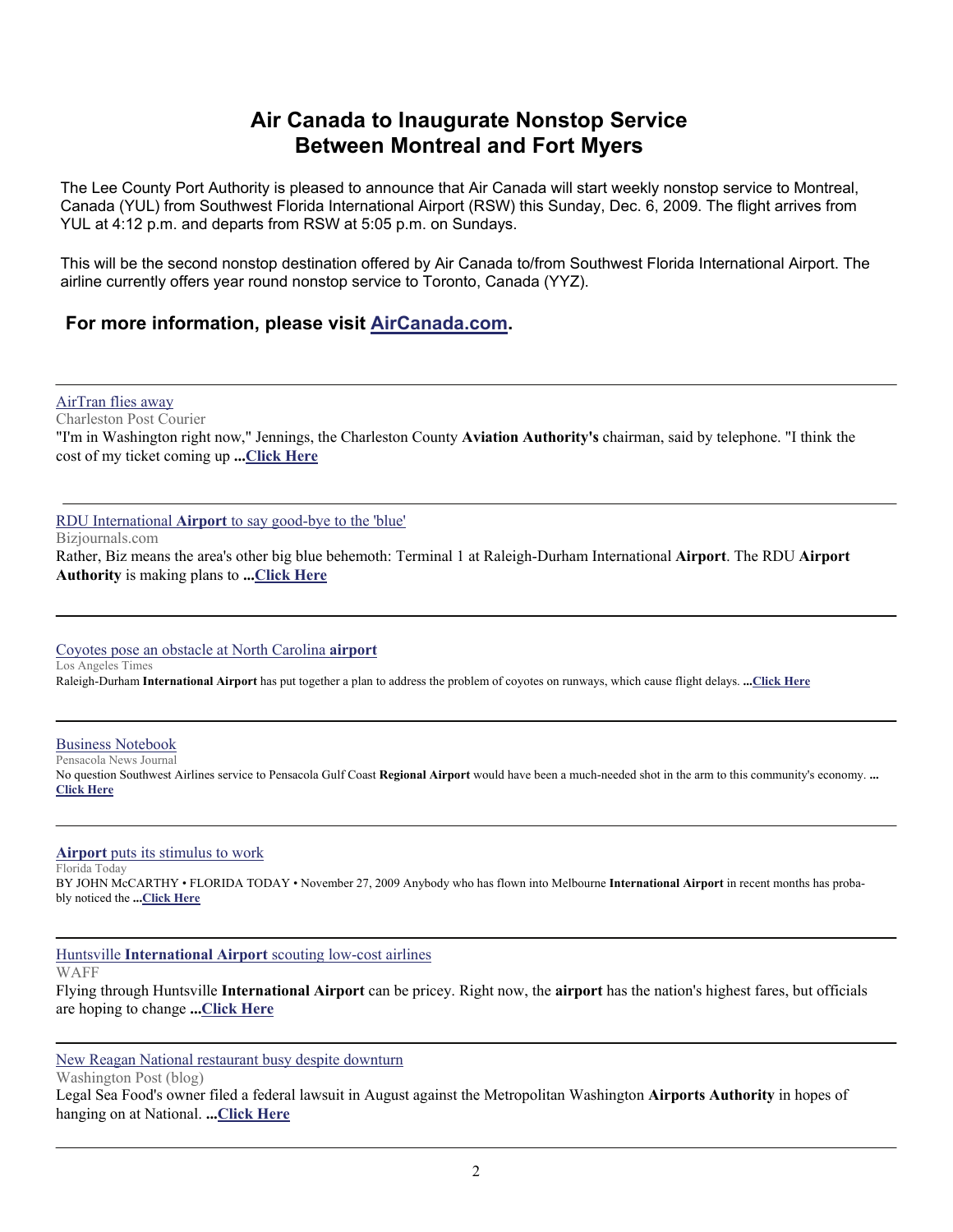The information contained in this newsletter is for general information purposes only. The information is provided by the Southeast Chapter of the American Association of Airport Executives and while we endeavor to keep the information up to date and correct, we make no representations or warranties of any kind, express or implied, about the completeness, accuracy, reliability, suitability or availability with respect to the website(s) noted herein or the information, products, services, or related graphics contained in the newsletter or on the website(s) noted for any purpose. Any reliance you place on such information is, therefore, strictly at your own risk.

In no event will the Southeast Chapter of the American Association of Airport Executives be liable for any loss or damage including without limitation, indirect or consequential loss or damage, or any loss or damage whatsoever arising from loss of data or profits arising out of, or in connection with, the use of this newsletter.

Through this newsletter you are able to link to other websites which are not under the control of the Southeast Chapter of the American Association of Airport Executives. We have no control over the nature, content, comments, language and availability of those sites. The inclusion of any links does not imply a recommendation or endorsement of the views expressed within any links.

The Southeast Chapter of the American Association of Airport Executives is confident every effort is made to keep the website(s) noted herein up and running smoothly; however, The Southeast Chapter of the American Association of Airport Executives takes no responsibility for, and will not be liable for, the website(s) being temporarily unavailable due to technical issues beyond our control or links that have expired, are disabled or misdirected.

#### [System overhaul will aid efficiency](http://www.google.com/url?sa=X&q=http://www.tennessean.com/article/20091203/OPINION01/912030345/1008&ct=ga&cd=Hc9E13YvncM&usg=AFQjCNE1JLVpICnDBHQlH9SP0yWXGBc1OA)

The Tennessean **Airports** and communities across the country, including the Metropolitan Nashville **Airport Authority**, support NextGen. In fact, I sit as a member of the **...[Click Here](http://www.tennessean.com/article/20091203/OPINION01/912030345/1008)**

## Atlanta **Airport** [Opens Dog Park Facility](http://www.google.com/url?sa=X&q=http://www.petpeoplesplace.com/resources/news/dogs/atlanta-airport-opens-dog-park-facility.htm&ct=ga&cd=gZeg8igz_u0&usg=AFQjCNGvAFbFbxQDGUg9vlZDA41sbsFCvA)

PetPeoplesPlace.com

by Daphne Reid On November 18th, Atlanta's Hartsfield-Jackson **airport** opened it's new off-leash dog park in time for the holiday season. **...[Click Here](http://www.petpeoplesplace.com/resources/news/dogs/atlanta-airport-opens-dog-park-facility.htm)**

## Senator blocks **TSA** [confirmation in fight over unionizing airport luggage screeners](http://www.google.com/url?sa=X&q=http://politicalticker.blogs.cnn.com/2009/12/03/senator-blocks-tsa-confirmation-in-fight-over-unionizing-airport-luggage-screeners/&ct=ga&cd=yte063_txLY&usg=AFQjCNHYVZS_OobkzbQojjfLOxVriY8J8Q)

CNN Political Ticker Jim DeMint, R-South Carolina, is blocking the confirmation of Erroll Southers to head the **Transportation Security Administration**, saying Southers would **...[Click Here](http://politicalticker.blogs.cnn.com/2009/12/03/senator-blocks-tsa-confirmation-in-fight-over-unionizing-airport-luggage-screeners/)**

[NCDOT secures \\$2 million for Macon](http://www.google.com/url?sa=X&q=http://www.maconnews.com/index.php%3Foption%3Dcom_content%26task%3Dview%26id%3D5971%26Itemid%3D34&ct=ga&cd=8TzOyfmcyec&usg=AFQjCNHckabBUAQnbvVsq0juYASZG3f7jQ) **Airport**

Macon County News

"We've been working on [the grant] for a while," said **Airport Authority** Chairman Milles Gregory. "We knew it was in the pipeline; didn't know exactly when **...[Click Here](http://www.maconnews.com/index.php?option=com_content&task=view&id=5971&Itemid=34)**

[Governor Crist Attends Groundbreaking Ceremony for Road Reconstruction in](http://www.google.com/url?sa=X&q=http://www.wjhg.com/home/headlines/78477937.html&ct=ga&cd=Yspy8Zv3bVg&usg=AFQjCNEd2wkCto25i0Q8-QJb3Gj7UQkbOw) **...**

WJHG-TV

Governor Charlie Crist attended Okaloosa County's Road Interchange Reconstruction groundbreaking ceremony at the Northwest Florida **Regional Airport** this **...[Click Here](http://www.wjhg.com/home/headlines/78477937.html)**

## [Are officials hiding details in hijacking 'dry run'?](http://www.google.com/url?sa=X&q=http://www.wnd.com/index.php%3Ffa%3DPAGE.view%26pageId%3D118117&ct=ga&cd=LdFcOExSrdQ&usg=AFQjCNEyBAcYm4ilVwscvNbilD0Xg5l43Q)

WND.com

The official version of the **Transportation Security Administration** says that the plane returned to the gate because an unruly passenger refused to end a **...[Click Here](http://www.wnd.com/index.php?fa=PAGE.view&pageId=118117)**

## **Airport** [official indicted](http://www.google.com/url?sa=X&q=http://www.mysouthwestga.com/news/story.aspx%3Fid%3D382394&ct=ga&cd=OkEt3Jsr0f0&usg=AFQjCNH1nW2VOVB_B4utDtttl29HrQ0xTA)

WFXL Fox 31

By Jenna McWilliams The Deputy Director of the Southwest Georgia **Regional Airport** was indicted by a grand jury today. 37 year-old Kevin Harper is charged **...[Click Here](http://www.mysouthwestga.com/news/story.aspx?id=382394)**